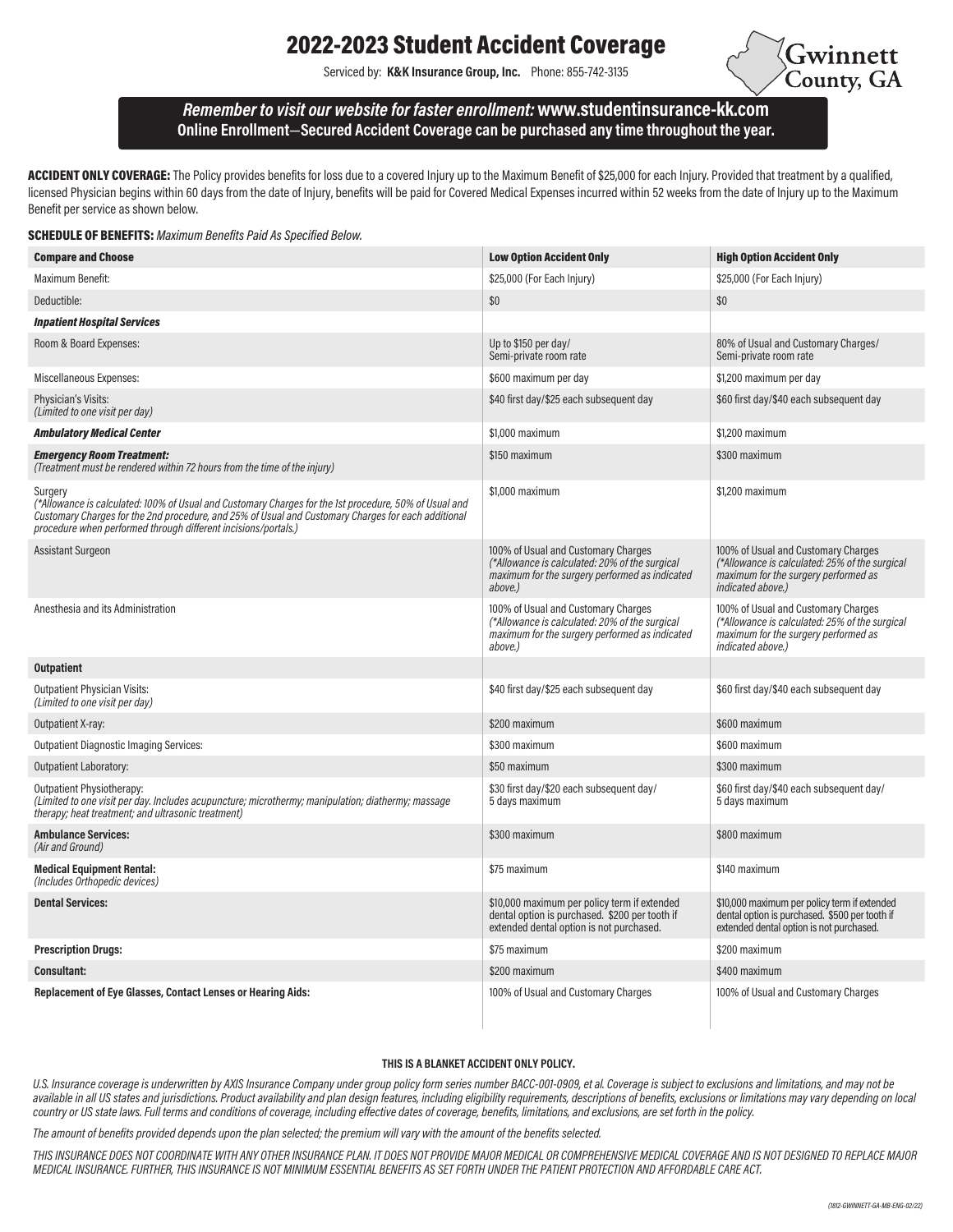# Choose Your Coverage Plan: One-Time Payment For Accident Coverage

### PLEASE NOTE - FOR COVERAGE PLANS LISTED BELOW

**Coverage Effective Date:** A person's coverage takes effect at the later of the date his or her completed student accident enrollment form and premium is received by the company or the effective date of the policy issued to his or her school or school district.

Coverage Termination Date: Coverage ends on the earlier of the date his or her coverage has been in force for twelve months or the first day of the next school year. All coverage ceases if the policyholder cancels the policy or when the person ceases to be an eligible person per the definition below. Termination of coverage for any reason will not affect a claim which occurs before coverage ends.

|                                                                                                                                                                                                                                                                                                                                                                                                           | <b>With Extended Dental</b>      |                      | <b>Without Extended Dental</b>   |                      |
|-----------------------------------------------------------------------------------------------------------------------------------------------------------------------------------------------------------------------------------------------------------------------------------------------------------------------------------------------------------------------------------------------------------|----------------------------------|----------------------|----------------------------------|----------------------|
| <i><b>24-Hour Accident</b></i><br>Around-the-clock. Before, during and after school. Weekends, vacation and all summer including summer<br>school. School sponsored and extracurricular sports excluding High School Football.                                                                                                                                                                            | Low Option<br><b>High Option</b> | \$83.00<br>\$122.00  | Low Option<br><b>High Option</b> | \$75.00<br>\$114.00  |
| <b>24-Hour Accident (Summer Only Coverage)</b><br>Summer begins on the first day after the school year ends.<br>Summer ends the first day of the next school year.                                                                                                                                                                                                                                        | Low Option<br><b>High Option</b> | \$27.00<br>\$38.00   | Low Option<br>High Option        | \$19,00<br>\$30.00   |
| <b>At-School Accident</b><br>During the regular school term, on school premises while school is in session. Direct and uninterrupted travel to and from home and scheduled<br>classes. School Sponsored and supervised activities and sports excluding High School Football. Travel to and from school sponsored and<br>supervised activities and sports while in a school furnished or approved vehicle. | Low Option<br>High Option        | \$26.00<br>\$34.00   | Low Option<br><b>High Option</b> | \$18.00<br>\$26.00   |
| <b>Extended Dental (Accident Only)</b><br>Supplemental coverage extended to students with At-School, 24-Hour or Football Coverage – Limited to Covered Person's policy effective dates and<br>accident only coverage option selected. Replaces standard dental coverage with coverage of 80% of Reasonable Charges to a maximum limit of<br>\$10,000 per policy term.                                     |                                  |                      |                                  |                      |
| <b>High School Football</b><br>Play or practice of regularly scheduled football.                                                                                                                                                                                                                                                                                                                          | Low Option<br><b>High Option</b> | \$136.00<br>\$208.00 | Low Option<br>High Option        | \$128,00<br>\$200.00 |
| <b>High School Football (Spring Only)</b><br>For new players who participate in spring training and not already insured under Football Coverage. Sports seasons are defined by your state<br>high school athletic association.                                                                                                                                                                            | Low Option<br><b>High Option</b> | \$58.00<br>\$88.00   | Low Option<br><b>High Option</b> | \$50,00<br>\$80.00   |

### About Your Coverage

- 1. ELIGIBLE PERSONS: students of the policyholder who enroll and make the required premium contribution for the coverage selected are Eligible Persons under the Policy. Depending on the coverage selected, coverage may continue after graduation and between school years unless the person enrolls at a different school district.
- 2. The Master Policy is on file with the school district and is a non-renewable policy. The student coverage selected is non-renewable and requires the student to re-enroll each school year.
- 3. This is a limited benefit policy.
- 4. COVERAGE EFFECTIVE DATE: Insurance becomes effective for a student who enrolls and makes the required premium contribution on the latest of the following dates:
	- a. the Policy Effective Date;
	- b. the date the Company receives student's completed enrollment form and the required premium payment.

In no event will insurance for the Eligible Person become effective before the Policy Effective Date.

- 5. COVERAGE TERMINATION DATE: Coverage ends on the earlier of the date: he or she is no longer an Eligible Person, the end of the 1 year coverage term or the date the School's policy ends. All coverage ceases if the policyholder cancels the policy or when person ceases to be eligible. Termination of coverage for any reason will not affect a claim for a Covered Accident that occurs before the termination date.
- 6. LATE ENROLLMENT: Coverage may be purchased at any time during the school year. There is no premium reduction for any individual who enrolls late in the year.
- 7. CANCELLATION: Your coverage under the Policy will not be cancelled, and accordingly, premiums may not be refunded after acceptance by the Company.

# Enroll online at: www.StudentInsurance-kk.com

### or by mail using attached enrollment form.

- 1. Complete and detach the enrollment form.
- 2. Make check or money order payable to Axis Insurance Company. Do not send cash. The Company is not responsible for cash payments.
- 3. Write your child's name on your check or money order.
- 4. Mail completed enrollment form with payment back to:

#### K&K Insurance Group, P.O. Box 2338 Fort Wayne, IN 46801-2338

- 5. Your cancelled check, credit card billing, or money order stub will be your receipt and confirmation of payment.
- 6. Keep this brochure for future reference. Individual policies will not be sent to you.

### Privacy Policy

We know that your privacy is important to you and we strive to protect the confidentiality of your nonpublic personal information. We do not disclose any nonpublic personal information about our customers or former customers to anyone, except as permitted or required by law. We believe we maintain appropriate physical, electronic and procedural safeguards to ensure the security of your nonpublic personal information.

#### Administered by:

K&K Insurance Group, P.O. Box 2338, Fort Wayne, IN 46801-2338

|                  | <b>STUDENT INSURANCE CARD</b>                                                                                                                           |  |
|------------------|---------------------------------------------------------------------------------------------------------------------------------------------------------|--|
| Student's Name   |                                                                                                                                                         |  |
|                  | If premium has been paid, the student whose name appears<br>above has been insured under a Policy issued to:                                            |  |
| School District: | Accident Only Coverage: 24-HOUR 24-HOUR (Summer Only Coverage)<br>$\Box$ AT-SCHOOL $\Box$ FOOTBALL $\Box$ FOOTBALL (Spring Only) $\Box$ EXTENDED DENTAL |  |
|                  | Paid by Check # Amount Paid: Date Paid:                                                                                                                 |  |
| Policy #         | Underwritten by: AXIS Insurance Company<br>Claims Questions: K&K Insurance Group, Inc.<br>1712 Magnavox Way - Fort Wayne, IN 46801 - 800-237-2917       |  |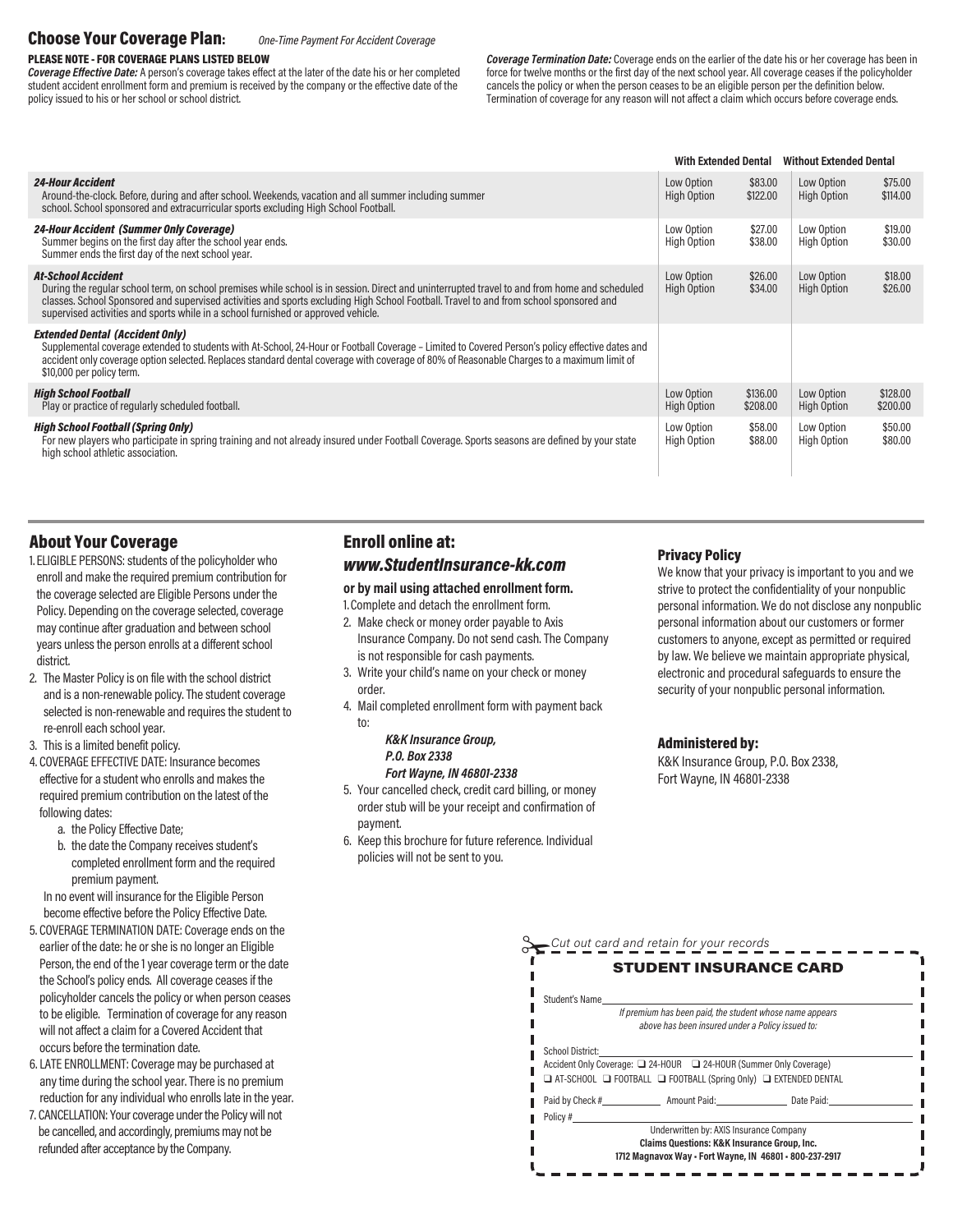# COMMON EXCLUSIONS

In addition to any benefit or coverage specific exclusion, benefits will not be paid for any loss which directly or indirectly, in whole or in part, is caused by or results from any of the following unless coverage is specifically provided for by name in the Description of Benefits Section or Conditions of Coverage Section:

- 1. intentionally self-inflicted injury, suicide, or any attempt while sane or insane;
- 2. commission or attempt to commit a felony or an assault;
- 3. commission of or active participation in a riot or insurrection;
- 4. declared or undeclared war or act of war or any act of declared or undeclared war unless specifically provided by this Policy;
- 5. flight in, boarding or alighting from an Aircraft, except as a passenger on a regularly scheduled commercial airline; 6. travel in any Aircraft owned, leased operated or controlled
- by the Policyholder, or any of its subsidiaries or affiliates. An Aircraft will be deemed to be "controlled" by the Policyholder if the Aircraft may be used as the Policyholder wishes for more than 10 straight days, or more than 15 days in any year;
- 7. sickness, disease, bodily or mental infirmity, bacterial or viral infection or medical or surgical treatment thereof, (including exposure, whether or not Accidental, to viral, bacterial or chemical agents) whether the loss results directly or non directly from the treatment except for any bacterial infection resulting from an Accidental external cut or wound or Accidental ingestion of contaminated food;
- 8. voluntary ingestion of any narcotic, drug, poison, gas or fumes, unless prescribed or taken under the direction of a Physician and taken in accordance with the prescribed dosage;
- 9. injuries compensable under Workers' Compensation law or any similar law;
- 10. operating any type of vehicle or Conveyance while under the influence of alcohol or any drug, narcotic or other intoxicant including any prescribed drug for which the Insured Person has been provided a written warning against operating a vehicle or Conveyance while taking it. Under the influence of alcohol, for purposes of this exclusion, means intoxicated, as defined by the motor vehicle laws of the state in which the Covered Loss occurred;
- 11. the Insured Person's intoxication. The Insured Person is conclusively deemed to be intoxicated if the level in His blood exceeds the amount at which a person is presumed, under the law of the locale in which the accident occurred, to be under the influence of alcohol if operating a motor vehicle, regardless of whether He is in fact operating a motor vehicle, when the injury occurs. An autopsy report from a licensed medical examiner, law enforcement officer's report, or similar items will be considered proof of the Insured Person's intoxication:
- 12. an Accident if the Insured Person is the operator of a motor vehicle and does not possess a valid motor vehicle operator's license, unless: (a) the Insured Person holds a valid learners permit and (b) the Insured Person is receiving instruction from a driver's education instructor;
- 13. aggravation, during a Covered Activity, of an injury the Insured Person suffered before participating in that Covered Activity unless the Company receives a written medical release from the Insured Person's Physician;
- 14. participating in any hazardous activities, including the sports of snowmobile, ATV (all terrain or similar type wheeled vehicle), personal watercraft, sky diving, scuba diving, skin diving, hang gliding, cave exploration, bungee jumping, parachute jumping or mountain climbing;
- 15. medical or surgical treatment, diagnostic procedure, administration of anesthesia, or medical mishap or negligence, including malpractice unless it occurs during treatment of a Covered Injury; or
- 16. benefits will not be paid for services or treatment rendered by any person who is:
	- a. employed or retained by the Policyholder;
	- b. living in the Insured Person's household;
	- c. an Immediate Family Member, including domestic partner, of either the Insured Person or the Insured Person's Spouse; or
	- d. the Insured Person.

### EXCLUDED EXPENSES

The following will not be considered Medically Necessary Covered Expenses unless coverage is specifically provided:

- 1. cosmetic surgery, except for reconstructive surgery needed as the result of a Covered Injury;
- 2. any elective or routine treatment, surgery, health treatment, or examination, including any service, treatment of supplies that: (a) are deemed by the Company to be experimental or investigational; and (b) are not recognized and generally accepted medical practice in the United States;
- 3. examination or prescriptions for, or purchase, repair or
- replacement of wheelchairs, braces, appliances, orthopedic braces, or orthotic devices;
- 4. treatment in any Veteran's Administration, Federal, or state facility, unless there is a legal obligation to pay;
- 5. services or treatment provided by persons who do not normally charge for their services, unless there is a legal obligation to pay;
- 6. repair or replacement of existing artificial limbs, eyes and larynx;
- 7. treatment of an injury resulting from a condition that the Insured Person knew existed on the date of a Covered Accident, unless the Company has received a written medical release from his Physician.

# ACCIDENT ONLY DEFINITIONS:

Covered Injury means Accidental bodily injury:

- 1. which is sustained by an Insured Person as a direct result of an unintended, unanticipated Covered Accident that is external to the body and that occurs while the injured person's coverage under the Policy is in force:
- 2. which results directly and independently from all other causes from a Covered Accident; and
- 3. which occurs while such person is participating in a Covered Activity. The Covered Injury must be caused through Accidental means. All injuries sustained by an Insured Person in any one Covered Accident, including related conditions and recurrent symptoms of these injuries, are considered a single injury.

Accident or Accidental: means a sudden, unexpected, specific and abrupt event that occurs by chance at an identifiable time and place while the Insured Person is covered under this Policy.

Covered Expenses: means expenses actually incurred by or on behalf of an Insured Person for treatment, services and supplies covered by this Policy. A Covered Expense is deemed to be incurred on the date treatment, service or supply that gave rise to the expense or the charge, was rendered or obtained.

Medically Necessary: means medical services that:

- 1. are essential for diagnosis, treatment or care of the Covered Injury for which it is prescribed or performed;
- 2. meets generally accepted standards of medical practice; and
- 3. are ordered by a Physician and performed under His care, supervision or order.

# ACCIDENTAL DEATH AND DISMEMBERMENT BENEFITS:

Covered Loss must occur within 365 days of the Covered Accident. Not more than the Aggregate Limit of \$500,000 will be paid for all Covered Losses, Covered Accidents and Covered Injuries suffered by all Insured Persons as the result of any one Covered Accident that occurs under one of the Conditions of Coverage. This Aggregate Limit is payable only once, should more than one Condition of Coverage apply, We will pay the greater amount. If this amount does not allow all Insured Persons to be paid the amounts this Policy otherwise provides, the amount paid will be the proportion of the Insured Person's loss to the total of all losses, multiplied by the Aggregate Limit.

### COVERED LOSS BENEFIT AMOUNT

| Loss of Life                                    | \$10,000 |
|-------------------------------------------------|----------|
| Loss of Two or More Hands or Feet               | \$10,000 |
| Loss of Sight of Both Eyes                      | \$10,000 |
| Loss of Speech and Hearing (in Both Ears)       | \$10,000 |
| Loss of One Hand or Foot and Sight in One Eye   | \$10,000 |
| Loss of One Hand or Foot                        | \$5,000  |
| Loss of Sight in One Eye                        | \$5,000  |
| Loss of Speech                                  | \$5,000  |
| Loss of Hearing (in Both Ears)                  | \$5,000  |
| Loss of Hearing in One Ear                      | \$2,500  |
| Loss of Thumb and Index Finger of the same Hand | \$2,500  |
| <b>Exposure and Disappearance</b>               | Included |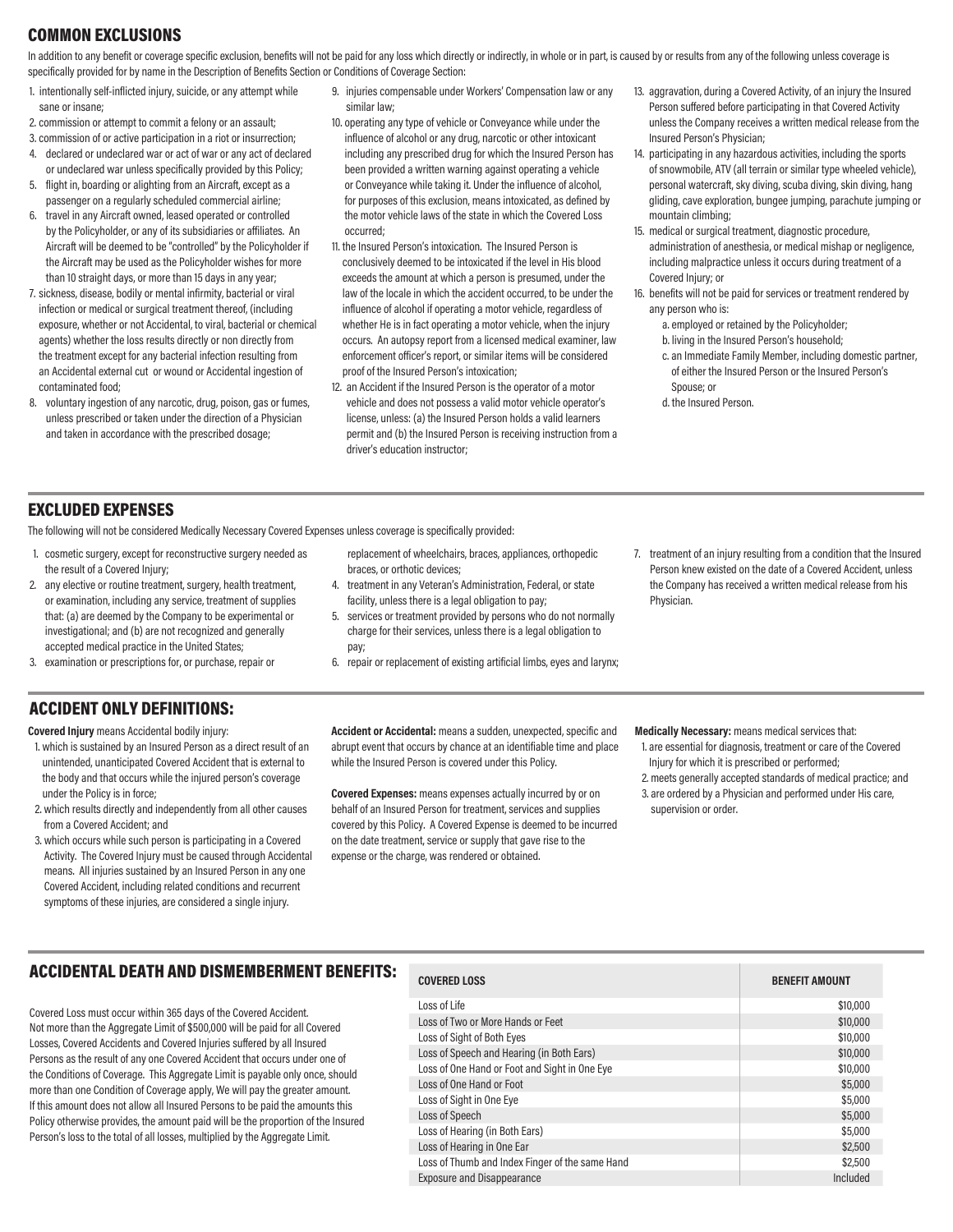# Enroll online for quicker service at www.StudentInsurance-kk.com

or complete and mail this form

# Student Accident Enrollment Form (School Year 2022-2023)

| Student's Last Name: experience of the state of the state of the state of the state of the state of the state of the state of the state of the state of the state of the state of the state of the state of the state of the s |                 |                                                                                                                                                                                                                                |  |
|--------------------------------------------------------------------------------------------------------------------------------------------------------------------------------------------------------------------------------|-----------------|--------------------------------------------------------------------------------------------------------------------------------------------------------------------------------------------------------------------------------|--|
| Student's First Name: experience and the state of the state of the state of the state of the state of the state of the state of the state of the state of the state of the state of the state of the state of the state of the |                 |                                                                                                                                                                                                                                |  |
|                                                                                                                                                                                                                                |                 | Date of Birth: and the contract of the contract of the contract of the contract of the contract of the contract of the contract of the contract of the contract of the contract of the contract of the contract of the contrac |  |
|                                                                                                                                                                                                                                |                 |                                                                                                                                                                                                                                |  |
|                                                                                                                                                                                                                                |                 |                                                                                                                                                                                                                                |  |
|                                                                                                                                                                                                                                |                 |                                                                                                                                                                                                                                |  |
|                                                                                                                                                                                                                                |                 |                                                                                                                                                                                                                                |  |
| Grade Level: □ Pre-K/Headstart □ Kindergarten/Elementary                                                                                                                                                                       | □ Middle School | High School/Above                                                                                                                                                                                                              |  |
|                                                                                                                                                                                                                                |                 |                                                                                                                                                                                                                                |  |
| Date: Email Address: Email Address: Email Address: Email Address: Email Address: Email Address: Email Address: Email Address: Email Address: Email Address: Email Address: Email Address: Email Address: Email Address: Email  |                 | Phone Number: The contract of the contract of the contract of the contract of the contract of the contract of the contract of the contract of the contract of the contract of the contract of the contract of the contract of  |  |

# Accident Only Coverage Plans Low Option High Option High Option High Option High Option High Option High Option 24-HOUR with Extended Dental  $\Box$  \$83.00  $\Box$  \$122.00 24-HOUR without Extended Dental  $\Box$  \$114.00  $\Box$  \$114.00 Summer Only 24-HOUR with Extended Dental **quality and COU** \$38.00 q \$38.00 q \$38.00 Summer Only 24-HOUR without Extended Dental **quality and the CONN CONNO** \$19.00 **q** \$30.00 **q** \$30.00 AT-SCHOOL with Extended Dental  $\Box$  \$34.00  $\Box$  \$34.00 AT-SCHOOL without Extended Dental  $\Box$  \$18.00  $\Box$  \$26.00  $\Box$  \$26.00 HIGH SCHOOL FOOTBALL Coverage with Extended Dental  $\Box$  \$136.00  $\Box$  \$208.00  $\Box$  \$208.00 without Extended Dental  $\Box$  \$128.00  $\Box$  \$200.00  $\Box$  \$200.00 \*For New Players \*Football Spring with Extended Dental and the state of the state of the state of the state of the state of the state of the state of the state of the state of the state of the state of the state of the state of the state  $*$ Football Spring without Extended Dental  $\Box$  \$80.00  $\Box$  \$80.00  $\Box$  \$80.00  $\Box$  \$80.00 Student Insurance Plan Options — Check Your Selection:

Enclose check for total payment payable to: AXIS INSURANCE COMPANY. Checks, money orders, or credit cards accepted. DO NOT SEND CASH

TOTAL ENCLOSED: \$

# See Important Notice - Fraud Warning on next page.

Mail this completed form with payment back to: K&K Insurance Group, P.O. Box 2338, Fort Wayne, IN 46801-2338

|                                           |         |    | Complete this section only if you wish to pay with a Credit Card                                                                                                                                                                       |      |
|-------------------------------------------|---------|----|----------------------------------------------------------------------------------------------------------------------------------------------------------------------------------------------------------------------------------------|------|
| Full name as it appears on card           |         |    |                                                                                                                                                                                                                                        |      |
|                                           |         | M! |                                                                                                                                                                                                                                        |      |
| Billing Address (if different than above) |         |    |                                                                                                                                                                                                                                        |      |
| Street #                                  | Address |    |                                                                                                                                                                                                                                        | Apt# |
|                                           |         |    |                                                                                                                                                                                                                                        |      |
| City:                                     |         |    | State: The State of the State of the State of the State of the State of the State of the State of the State of the State of the State of the State of the State of the State of the State of the State of the State of the Sta<br>Zip: |      |
| Card Number:                              |         |    | <b>Expiration Date: Month:</b><br>Year:                                                                                                                                                                                                |      |
| Cardholder signature:                     |         |    |                                                                                                                                                                                                                                        |      |
|                                           |         |    | Company does not issue refunds nor accept responsibility for cash payments. (Rejection of check or credit card by bank for any reason, will invalidate insurance.)                                                                     |      |
| <b>PACC 004 0000 CA SD</b>                |         |    |                                                                                                                                                                                                                                        |      |